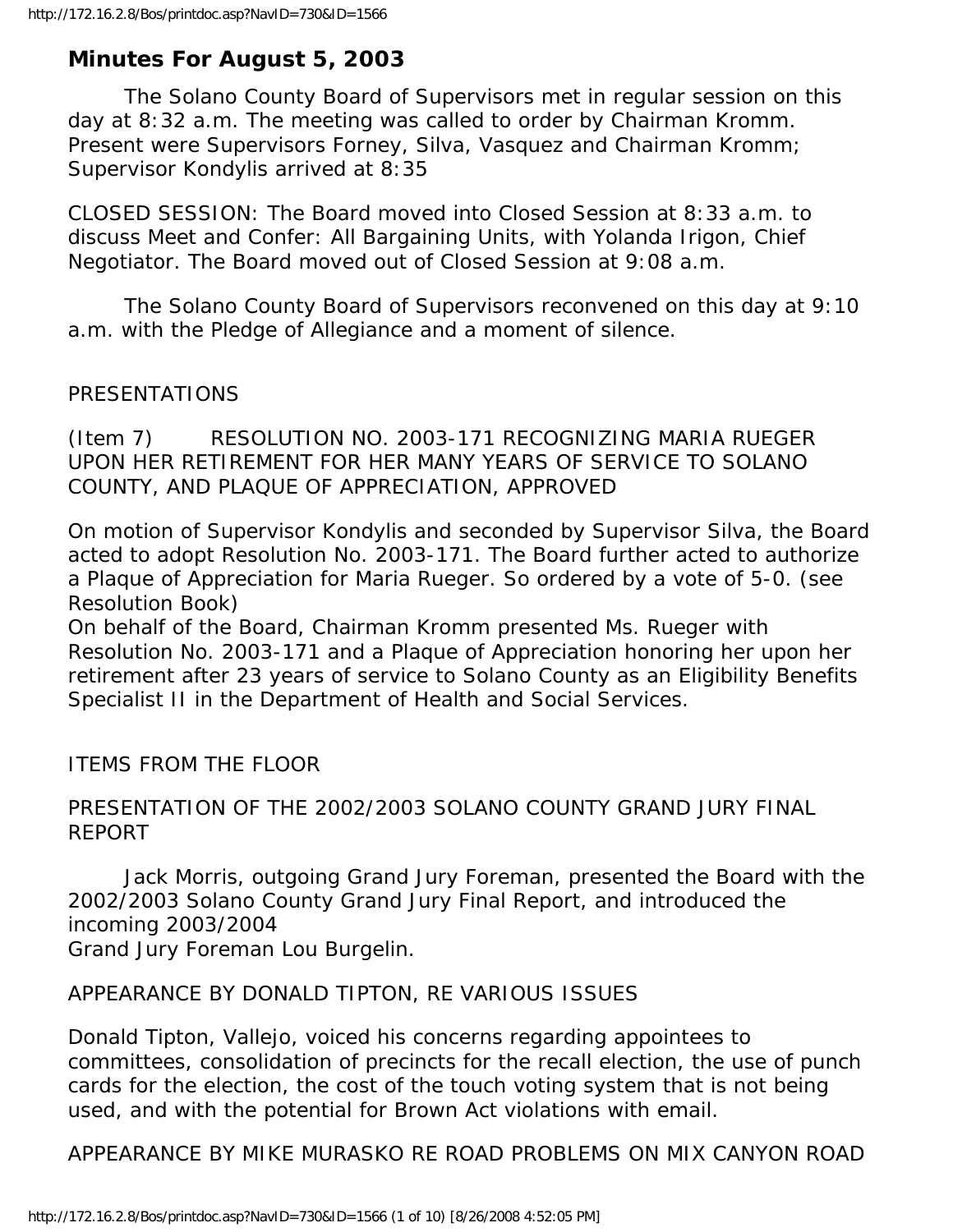Mike Murasko, Vacaville, noted several previous appearances before the Board regarding repairing Mix Canyon Road, noted the need to access his property to cut fire breaks for fire safety since several of his buildings have burnt down over the last ten years, offered to repair the road himself, noted his family has owned the property since 1896 and feels he has a right to get to his property and to be able to maintain it.

#### APPROVAL OF AGENDA

On motion of Supervisor Silva and seconded by Supervisor Kondylis, the Board acted to approve the submitted Agenda, incorporated herein by reference, with the following modifications:

(Item 17A) Adoption of a resolution to provide dental and vision coverage under Solano County's Dental and Vision Plans to Domestic Partners as defined by Family Code Section 297, removed from the Consent Calendar.

So ordered by a vote of 5-0.

#### CONSENT CALENDAR

On motion of Supervisor Silva and seconded by Chairman Kromm, the Board acted to approve the following Consent Calendar items by a vote of 5-0.

(Item 13) MINUTES OF THE BOARD OF SUPERVISORS MEETING OF JUNE 24, 2003; BUDGET HEARINGS JUNE 30, 2003, JULY 1, 2003, AND JULY 2, 2003; SPECIAL MEETING JULY 8, 2003, as outlined in the Agenda Submittal from the Clerk of the Board dated August 5, 2003, incorporated herein by reference, approved.

(Item 14) RESOLUTION NO. 2003-172 AMENDING THE LIST OF NUMBERS AND CLASSIFICATIONS OF POSITIONS (OFFICE OF FAMILY VIOLENCE PREVENTION, LIMITED TERM VOLUNTEER COORDINATOR), adopted. (see Resolution Book)

(Item 14B) PUBLIC FACILITIES FEES CONTINGENCY TRANSFER IN THE AMOUNT OF \$374,910 TO VACAVILLE UNIFIED SCHOOL DISTRICT LIBRARY DISTRICT (VUSDLD), as outlined in the Agenda Submittal from the County Administrator's Office dated August 5, 2003, incorporated herein by reference, approved.

(Item 15) RECLAMATION DISTRICT #2084 FIVE YEAR AUDIT WITH ANNUAL BUDGET THRESHOLD OF \$60,000, as outlined in the Agenda Submittal from the County Counsel dated August 5, 2003, incorporated herein by reference, approved.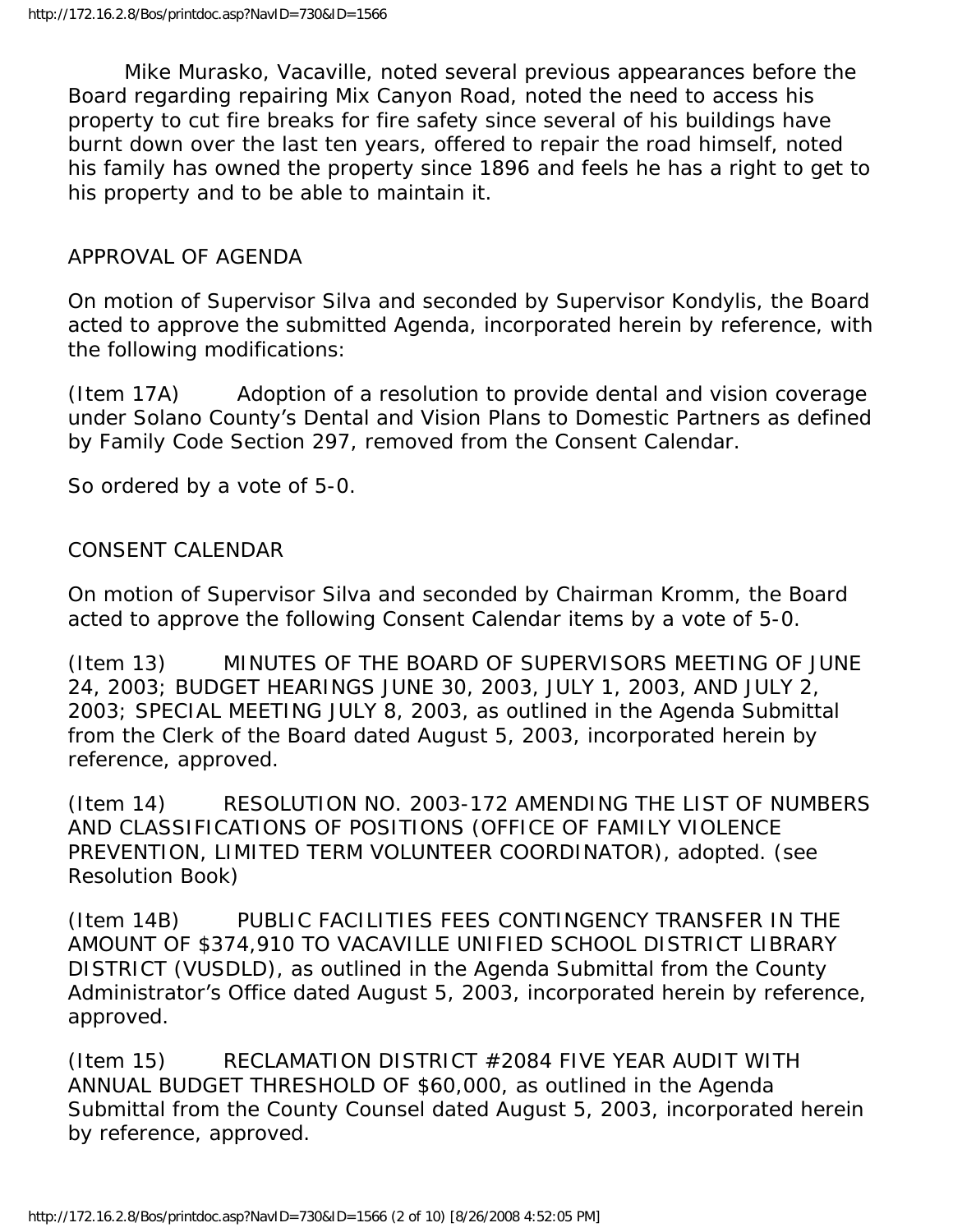(Item 16A) RESOLUTION NO. 2003-173 AMENDING THE LIST OF NUMBERS AND CLASSIFICATIONS OF POSITIONS (GENERAL SERVICES), adopted. (see Resolution Book)

(Item 16B) CONTRIBUTION OF \$7,000 FROM SOLANO COUNTY WATER AGENCY RE WATER WAYS EDUCATION PROGRAM AT LAKE SOLANO PARK, as outlined in the Agenda Submittal from General Services dated August 5, 2003, incorporated herein by reference, approved.

APPROPRIATION TRANSFER FROM UNANTICIPATED REVENUE IN THE AMOUNT OF \$7,000, as outlined in the Agenda Submittal from General Services dated August 5, 2003, incorporated herein by reference, approved.

(Item 17B) RESOLUTION NO. 2003-175 APPROVING AMENDMENT TO THE MEMORANDUM OF UNDERSTANDING WITH PUBLIC EMPLOYEES UNION, LOCAL ONE, REPRESENTING UNIT #16 - MID-MANAGEMENT EMPLOYEES, (2.5% LONGEVITY @ 25 YEARS), adopted. (see Resolution Book)

(Item 18) CONSOLIDATION OF ELECTIONS FOR CITIES, SCHOOL DISTRICTS, AND SPECIAL DISTRICTS FOR THE NOVEMBER 4, 2003 CONSOLIDATED DISTRICTS ELECTION, as outlined in the Agenda Submittal from the Registrar of Voters dated August 5, 2003, incorporated herein by reference, approved.

(Item 19A) CERTIFICATION AGAINST SUPPLANTING FOR THE PUBLIC HEALTH PREPAREDNESS AND RESPONSE TO BIOTERRORISM, as outlined in the Agenda Submittal from Health and Social Services dated August 5, 2003, incorporated herein by reference, approved and Chairman authorized to sign said certificate on behalf of Solano County.

(Item 19B) APPROPRIATION TRANSFER OF UNANTICIPATED REVENUE IN THE AMOUNT OF \$57,000 RE CHILD WELFARE SERVICES REDESIGN PROJECT, as outlined in the Agenda Submittal from Health and Social Services dated August 5, 2003, incorporated herein by reference, approved.

(Item 19C) RESOLUTION NO. 2003-176 APPROVING THE SUBMISSION OF A GRANT APPLICATION TO THE STATE OF CALIFORNIA (FAMILY PLANNING), adopted. (see Resolution Book)

(Item 20) GRANT IN THE AMOUNT OF \$610,000 FROM THE FEDERAL AVIATION ADMINISTRATION RE TAXIWAY WIDENING/REALIGNMENT PROJECT AT THE NUT TREE AIRPORT, as outlined in the Agenda Submittal from Transportation dated August 5, 2003, incorporated herein by reference accepted and Director of Transportation authorized to sign said grant agreement.

SPECIAL DISTRICTS GOVERNED BY THE BOARD OF SUPERVISORS: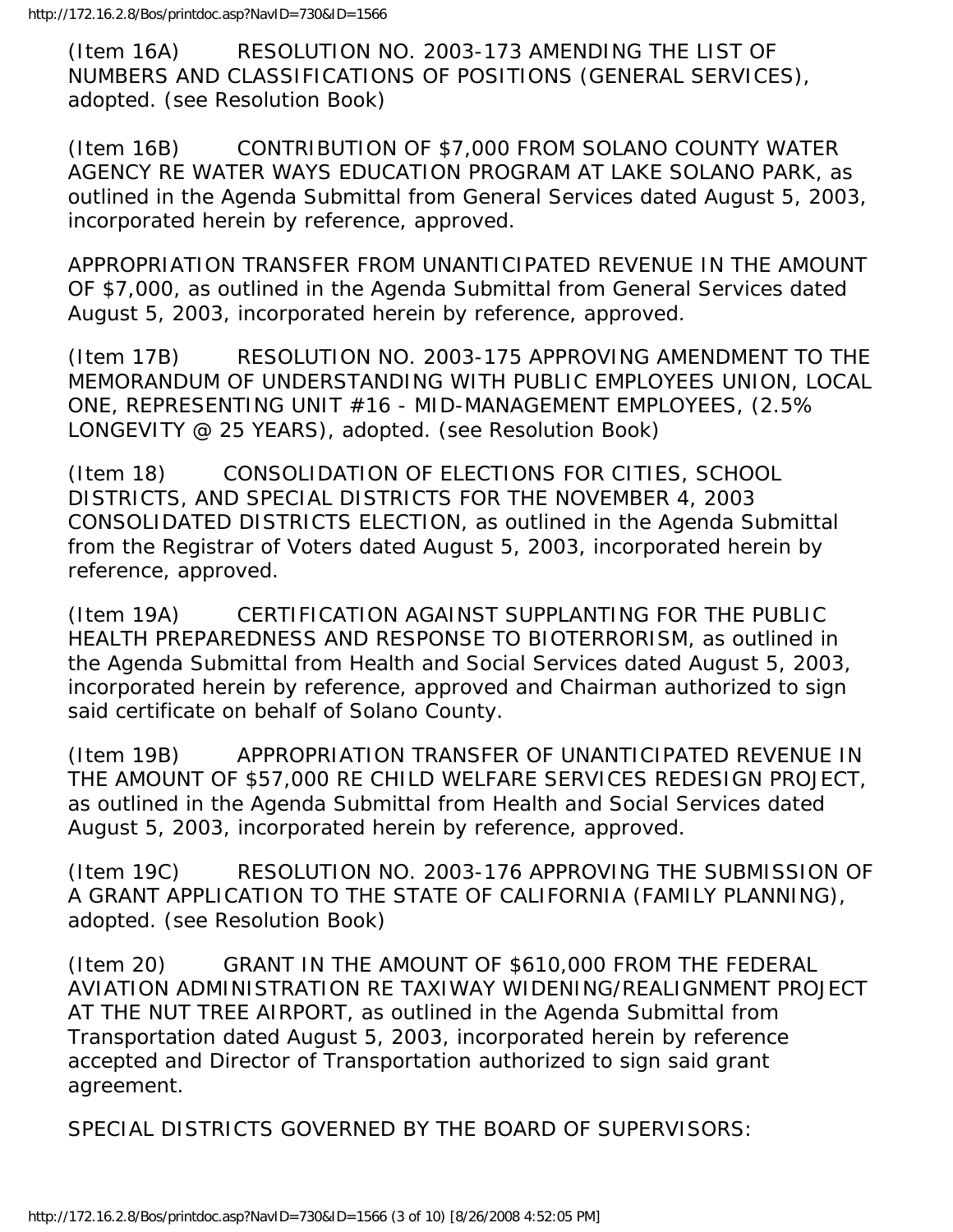Rural North Vacaville Water District

(Item 21) Minutes regarding this matter are contained in the Rural North Vacaville Water District Minutes Book.

## ORDERS

(Item 17A) RESOLUTION NO. 2003-174 TO EXTEND DENTAL AND VISION COVERAGE TO DOMESTIC PARTNERS OF SOLANO COUNTY EMPLOYEES AND TO AMEND THE MEMORANDUMS OF UNDERSTANDING WITH SEIU LOCAL 1280, REPRESENTING MISCELLANEOUS CLERICAL, PARAPROFESSIONAL, AND PROBATION EMPLOYEES AND SEIU LOCAL 535, REPRESENTING HEALTH AND WELFARE EMPLOYEES TO REFLECT THE COVERAGE, ADOPTED

 Director of Human Resources Yolanda Irigon reviewed the information contained in the Agenda Submittal from her department dated August 5, 2003, incorporated herein by reference, regarding providing dental and vision coverage for Domestic Partners.

There was a short discussion regarding the provision of health care, dental and vision to domestic partners by comparable counties, and the process for registration and de-certification with the State for same sex couples. Murry Bass, Suisun, noted opposition to extending vision and dental benefits to domestic partners, and voiced concern with unintended consequences, with increased costs to the taxpayers, and with endorsing this alternative life style. John Takeuchi, Fairfield, voiced concern with homosexual relationships, with providing family type benefits to active homosexuals, and expressed concern with paying for these benefits with tax dollars, and requested this matter not be approved.

Rev. Robert Fuentes, Holy Family Old Catholic Church, feels this is a fairness issue and is a way for people to have health insurance, and feels the County may have additional costs for services if the coverage is not provided.

 Donald Tipton, Vallejo, noted union support, and feels this will help the community.

 On motion of Supervisor Kondylis and seconded by Chairman Kromm, the Board acted to adopt Resolution No. 2003-174 to Extend Dental and Vision Coverage to Domestic Partners of Solano County Employees and to Amend the Memorandums of Understanding with SEIU Local 1280, Representing Miscellaneous Clerical, Paraprofessional, and Probation Employees and SEIU Local 535, Representing Health and Welfare Employees to Reflect the Coverage. So ordered by a vote of 5-0. (see Resolution Book)

(Item 23) FURTHER CONSIDERATION TO BE GIVEN FOR THE CREATION OF A FAMILY VIOLENCE COUNCIL AND POSSIBLE REORGANIZATION OF VIOLENCE PREVENTION COUNCILS

 Assistant County Administrator Darby Hayes reviewed the information contained in the Agenda Submittal from his department dated August 5, 2003, incorporated herein by reference, suggesting the consideration of forming a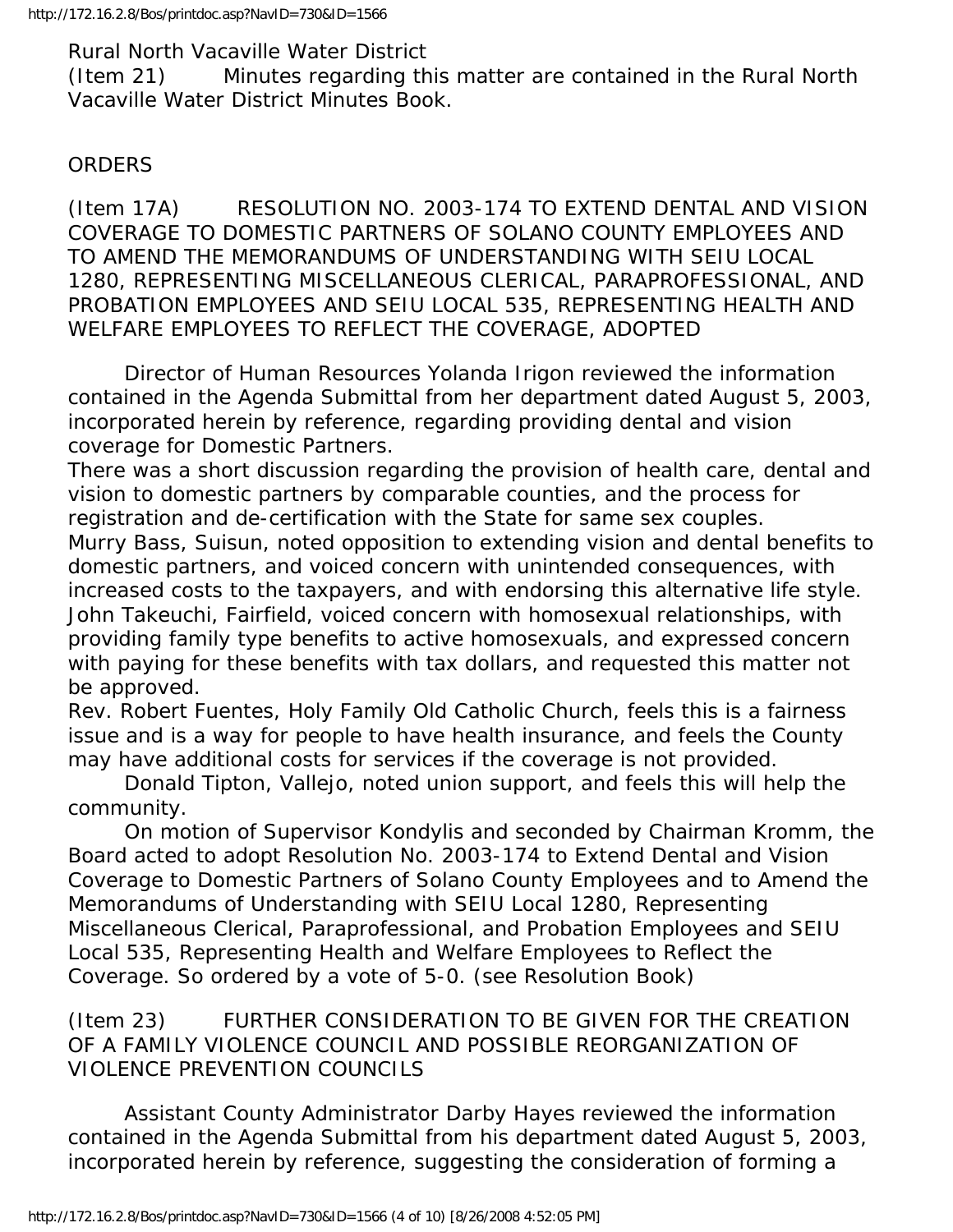multi-disciplinary council to look at domestic violence issues and to work towards a more focused approach. This would begin a process over the next 120 days to look at the various councils and boards to restructure the relationship between the County and those boards to improve the approach to family violence. The request is to accept the proposal in concept and to charge staff to collaborate with the various boards regarding the relationships, and to develop a unified approach to addressing family violence.

 County Counsel Dennis Bunting noted that at this time there are no requests to dissolve or eliminate any of the committees that presently exist.

 Carolyn Thomas-Wold, Director Office of Family Violence Prevention, gave a brief background on the efforts of the ad hoc committee, and how the proposal came forward. The goals are to be able to better respond to family violence issues, to spend County dollars in a more conscientious and responsible way, to be able to better track and account for those dollars, and to ensure County staff are being productive. Ms. Thomas-Wold noted members of the roundtable that included Chief Probation Officer Gemmi Grossi, Health and Social Services Director Patrick Duterte, District Attorney Dave Paulson, Presiding Judge Scott Kays, Immediate Past Superintendent of Schools Wendell Kuykendall, Sheriff Gary Stanton, Assistant County Administrator Darby Hayes, Assistant Deputy County Administrator John Taylor, Ms. Thomas-Wold, Supervisor Kondylis and Supervisor Silva.

 Violet Barton-Bermudez, Fairfield, expressed concern that information relating to this matter has been withheld from the public and the effected boards and commissions, the lack of notification, with the accuracy of the report, and requested the Board carefully consider the ramifications of these recommendations.

 Lt. Reggi Garcia, Vallejo Police Department and Solano Partnership Against Violence (SPAV), outlined a history of SPAV, expressed concern with the allegations of the lack of communication, that the multitude of volunteer hours are not being considered, and noted the County does have a model family violence program.

 Supervisor Kondylis feels there is good communication between the Board and the individual councils, but there is a need for better collaboration and communication between the councils. The big problem is territoriality. We need to find better ways to look at the entire issue and provide the framework that would promote communication and efficiency, and feels this is the beginning of the process.

 Rev. Robert Fuentes, Elder Abuse Prevention Council, noted the need for the councils to be diverse which promotes the diverse outlook providing a comprehensive solution to family violence, discussed the charge of the committee, and the work that is done by the councils without County funding. Rev. Fuentes expressed concern with the lack of any reference to any of the positive outcomes by any of the councils, the exclusion of any of the council in the process, and the closed process of the ad hoc committee.

 There was a brief discussion regarding the possible makeup of a Family Violence Collaborative Council, communication, territorial issues, and the entire issue of family violence.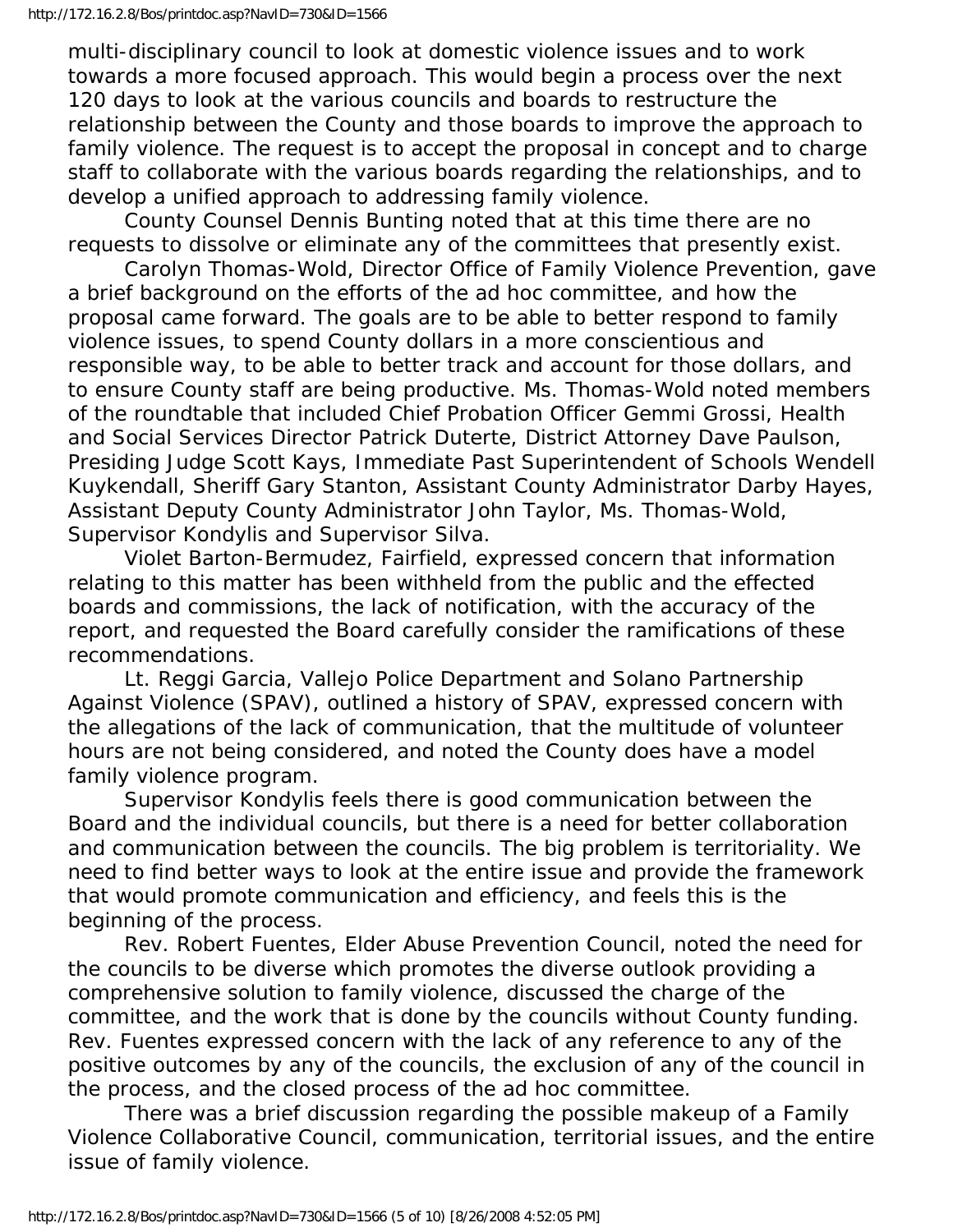Gayla Reiter, Chair SIDS Committee, expressed shock, noted the donation of thousands of volunteer hours, work that has been done by the committee, continuing difficulties in resolving the SIDS issue, and feels the mission of the committee is not complete. Ms. Reiter noted the vast majority of costs for the committee have been borne by the committee itself, the only cost is for the attendance of a Public Health Nurse at the meetings, and discussed the need to continue to be an official committee of the Board of Supervisors.

 Elaine Rairden, citizens volunteer and Chair of SPAV, noted volunteering with several groups that address family violence, voiced concern with the lack of opportunity for community input, the lack of collaboration between councils, efforts by SPAV to strengthen relationships and share information and resources with other organizations, feels all can work together to create a culture of consultation and collaboration, and requested all parties be allowed to work together to develop a plan that is responsive to the vision of the Board.

 Kathy Dineen, Fairfield Police Department, SPAV and the Child Abuse Prevention Council (CAPC), outlined a letter submitted, incorporated herein by reference, addressing claims of little coordination or collaboration, fragmented efforts, and with the thousands of staff hours used to attend meetings. Ms. Dineen expressed grave concern regarding the goals, and feels the ability to focus on a specific need and devote the time and resources needed may work best.

 Pat Nicodemus, Vice-Chair CAPC and SPAV, agrees there is always room for improvement, voiced concern that the effected committees were not included, errors in the report, and requested a decision be postponed to allow time for the groups to hear the concerns and work to solve the problems as a group. Ms. Nicodemus discussed the successes of the Children's' Network Council, and feels the problems can be resolved by working together.

 Becky Billing, Children's Network, spoke on behalf of the SIDS committee noting all the work and training they have done, the importance of being recognized as a standing committee of the Board, the importance of collaboration of all of the groups and how many of these groups do cross paths. With limited resources and increased accountability it is important to work collaboratively, staff time is well spent especially when meeting at lunchtime, and feels the mission of the SIDS Committee is not accomplished.

 Kim Thomas, Children's Network, voiced concern with the staff report, the effected parties were not included in the reorganization, and the proposal to discontinue Board appointments to the Children's Network Council. Ms. Thomas provided a Chronological Flow of Statutory Requirements, incorporated herein by reference, and noted Solano County is getting national and international recognition for the collaboration that goes on here, the benefits for the collaborative process and partnerships, the benefits by following the mandates of SB997, the Children's Trust Fund and CAPIT legislation, and noted the loss of funding if the Network Council is decommissioned. Ms. Thomas requested this matter be tabled to allow time for the boards and commissions to meet to resolve the concerns presented by the Board.

Cynthia Kay, Children's Network Board, voiced extreme concern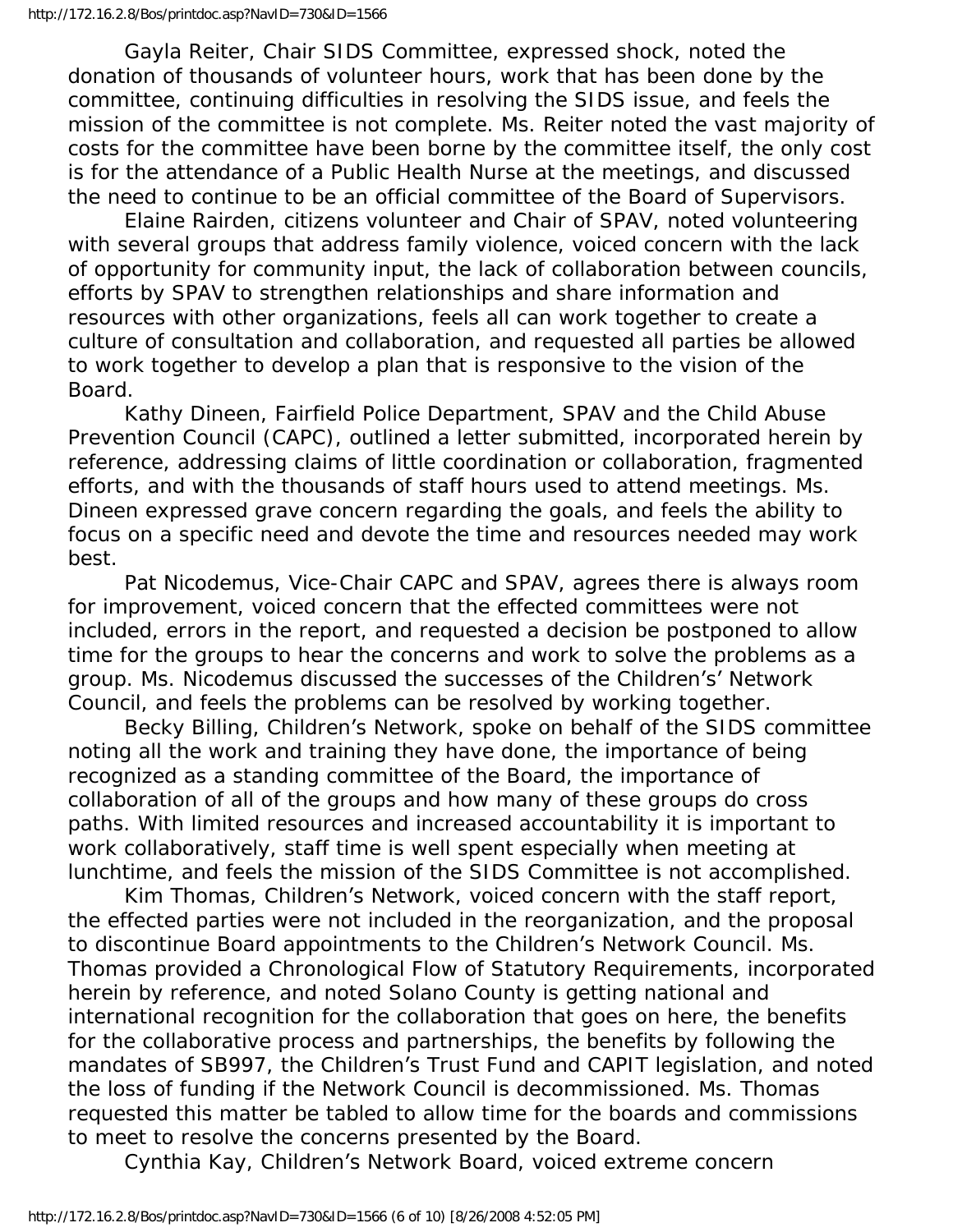regarding the misinformation in the report, not conducting this evaluation as an open process, why the Children's Network is lumped with family violence when the network covers the whole myriad of what happens to children 0 to 18, why the boards and commissions were excluded from the process, that all the volunteer time and energy is not being recognized, and requested the matter be tabled.

 Cheryl Stumbaugh, volunteer, discussed improved outcomes as a result of duplicate efforts, shared resources and a narrow focus by the Solano Parenting Partnership, networking opportunities, and requested the item not be approved.

 Christie Speck, Napa Solano Head Start & Early Head Start, discussed the benefits of the variety of services available to families in the County, the varying missions of each council represent the diversity of the populations, the variety of programs that compliment each other, and the value of each council and what they offer.

 Loretta Huddart-Wolfe, Vacaville, noted she is an employee in the Health Education Division of Public Health, the benefits of the community councils, staff attends the meetings to keep abreast of what is going on in the community, grant requirements for community projects and the utilization of resources, feels there may be other ways to address the concerns stated in the report, collaborative efforts, and urged the Board consider alternative recommendations generated by the community.

 Jennifer Ocon, Children's Network, questioned how the term "family violence" is being defined, why the organizations named cover many more issues, voiced concern with the number of staff hours listed, discussed the benefits of duplication of efforts, discussed how the many issues intertwine, noted some staff are being paid through a grant attained by the Children's Network, and how the network is working to make the collaboration happen, and the legal implications and impacts need to be considered more carefully before anything is done.

 Kim Johnson, Children's Network, read a letter from Vallejo Mayor Tont Intintoli dated August 4, 2003, incorporated herein by reference, expressing his concerns about the reorganization of what is referred to as "violence prevention councils", and requested the Children's Network be allowed to continue the designation as the County's official SB997 entity.

 Rosemary Kennedy, Children's Network, noted the value of collaboration, voiced concern with inaccuracies in the report, and urged the councils be allowed to give input on how the issues can be resolved.

 Nicole Bandy, Children's Network – Parenting Partnership, discussed the effects of violence on families, feels this proposal does not include the community, the design is flawed, this process must begin with a collaborative process, and noted the collaboration with the over 40 agencies within the Children's Network.

 Tai Venuti, Children's Network, read a letter from President of the Children's Network Board of Directors Mary Dickey dated August 1, 2003, incorporated herein by reference, expressing her deep concern with the proposed action, requested the actions not be approved, and requested input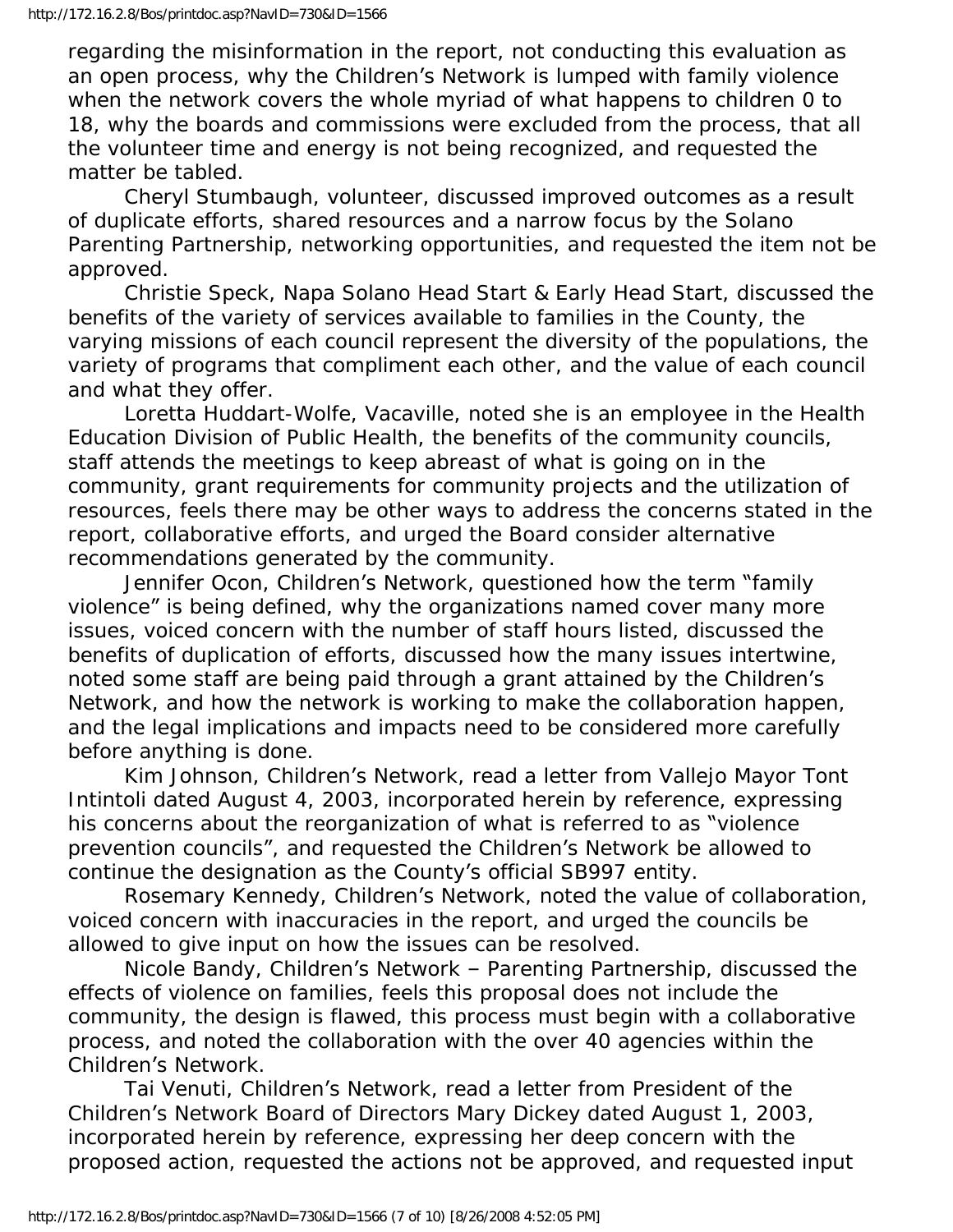from the councils in efforts to improve collaboration be allowed.

 Kathy Sawyer Shisheto, Fairfield, discussed her son that died of SIDS, and emphasized the importance of the work that is being done by the SIDS Committee, and requested the work continue of this viable committee.

 Shelly McEwan, Executive Director Child Haven, discussed the collaboration through years, the uniqueness of the services for families, voiced concern with lack of information, posed questions for further consideration on any decisions, asked if this is an effort to dismantle the Children's Network as an umbrella organization, and voiced concern with incorrect information in the report.

 Jacque Wolfram, Maternal, Child, Adolescent Health (MCAH) Advisory Board had to leave but left written comments, incorporated herein by reference, noting collaborative work being done, and requested the Board consider input from the MCAH, other councils and community groups.

 Robert DePillis, SIDS Advisory Committee, noted the many obstacles overcome by the SIDS Committee, the need for the committee to continue the support and education efforts, and requested the committee be allowed to continue as a committee of the Board.

 Dorothy Steel, Children's Network Council, noted the years of volunteer service she has given, with most of the groups that family violence is not the primary focus, voiced concern with the effects the recommendations would have, and feels this proposal is not good for the children.

 Chairman Kromm also noted receiving letters from Executive Director of Youth and Family Services Billy Middleton requesting delaying any action on the item, from Chair of the Child Abuse Prevention Council Deborah Davis protesting the item, and from MCAH Advisory Board Jacque Wolfram requesting further discussion between the Board and the committees.

 Supervisor Kondylis noted Solano County is taking family well being to a higher standard than most counties, families are still being affected by violence, much still needs to be done to reduce family violence, feels this is a beginning to find a better ways to improve the well being of lives of children and families. This proposal is a start, with staff coming back in 120 days, and further outlined the goals. Supervisor Kondylis urged the Board move forward, and that she and Supervisor Silva continue on an ad hoc basis and start meeting with people.

 Supervisor Silva discussed the formation of the Office of Family Violence Prevention, noted more coordination is necessary, is looking for answers to many of the questions posed by constituents to ensure they are getting the full benefit, communication needs to stay open between the organizations, people appointed to boards or commissions need to be productive, the public process needs to begin with all the organizations to meet and give the Board an outline of what each is doing, and how the groups can work more cohesively and efficiently. The County needs to get the full benefit of each and every dollar spent. Supervisor Silva voiced concern with "professional" meeting goers, the need for County staff to be produce positive results when attending meetings, feels this is an opportunity for everyone to come together, front line workers/ staff/officers need more education and training on this issue. Supervisor Silva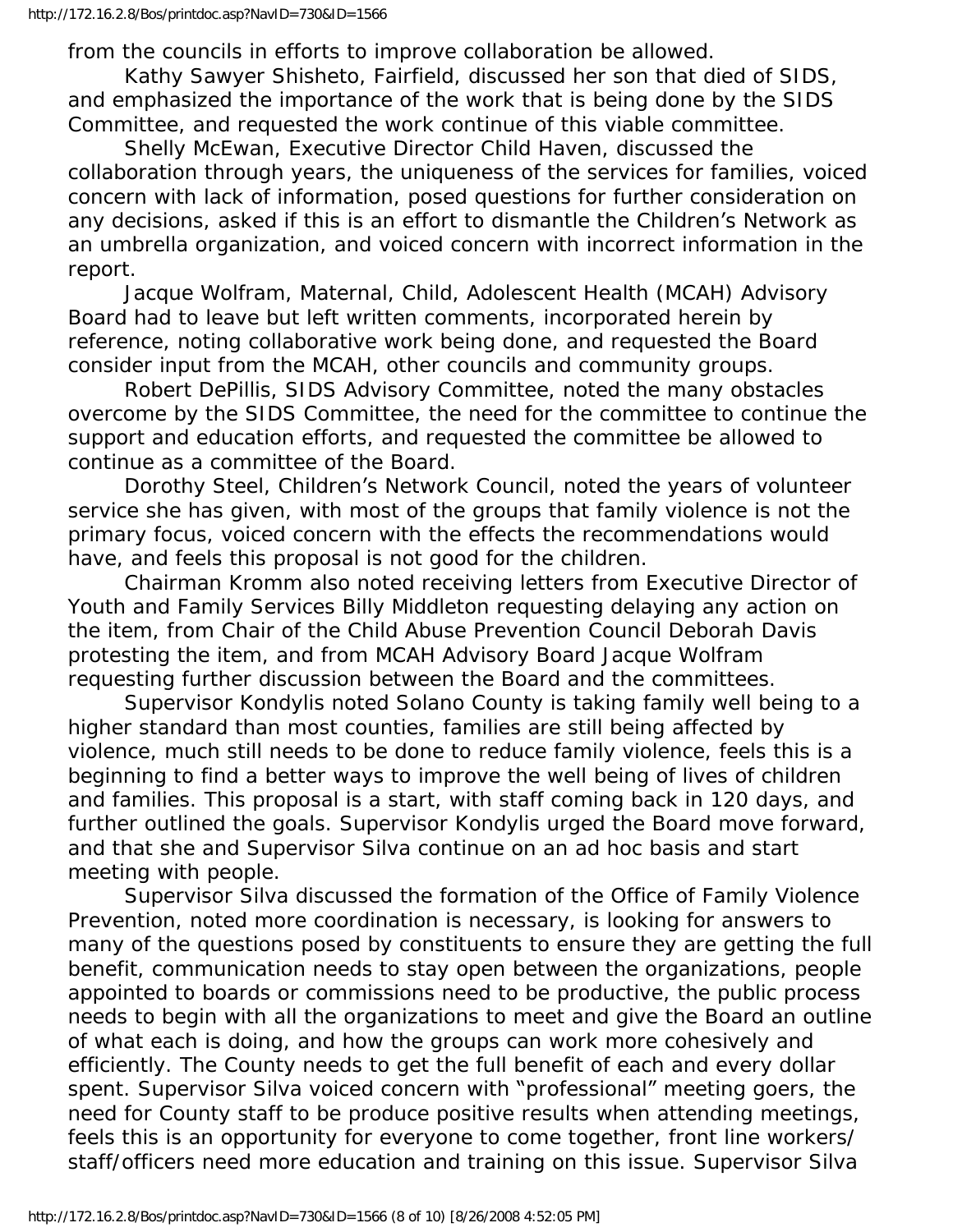proposed some language changes for the recommendations. Supervisor Silva noted how important it is to work together to meet the needs of the community in the most cost effective efficient way. Over the six months the SIDS Program will be looked at to see if it is still viable and if the goals are being met.

 Supervisor Forney noted the need to keep the Board informed and providing copies of meeting minutes, and the need for all the groups to get together to bring recommendations back to the Board.

 Responding to questions posed by Supervisor Forney regarding if it is mandatory that the Board establish certain groups, County Counsel Dennis Bunting noted some councils are mandatory and some are discretionary, and discussed the potential for legal consequences for appointments. A legal review will be done.

 Chairman Kromm feels many expressed the need to do a better job of communication and coordination and to look at not duplicating services, all the people active in the community want to be involved in the process. Chairman Kromm noted the model things the County is doing, and voiced concern with the Board appointment process.

 Responding to questions posed by Chairman Kromm regarding dismantling the Children's Network, Mr. Hayes noted there was no intent to dismantle the Children's Network nor to remove it as the umbrella agency, but feels the Children's Network is not the proper umbrella agency for the family violence issue.

 Supervisor Vasquez thanked all the volunteers for all the work they have done, noted there is still room for improvement, and hopefully this umbrella will help us with that.

 Supervisor Kondylis suggested adding a recommendation Number 4 to evaluate a system of results based progress evaluations.

Supervisor Silva read the proposed changed recommendations:

1. Discuss the creation of the new Family Violence Council;

2. Review the structure and the County's relationships with the Children's' Network Council, Child Abuse Prevention Council, Elder Abuse Prevention Council and the Solano Partnership Against Violence;

 3 Review the structural relationship with other Councils, Boards and Commissions dealing with family violence;

4. Evaluate a system of results based progress evaluations;

5. Appoint Supervisor Kondylis and Supervisor Silva to the Board ad hoc committee to continue to work on these issues.

 On motion of Supervisor Silva and seconded by Supervisor Kondylis, the Board acted to approve the recommendations as listed above. So ordered by a vote of 5-0.

(Item 24A) FREDERIC W. BARNES APPOINTED TO THE SOLANO COUNTY PLANNING COMMISSION

On motion of Supervisor Kondylis and seconded by Chairman Kromm, the